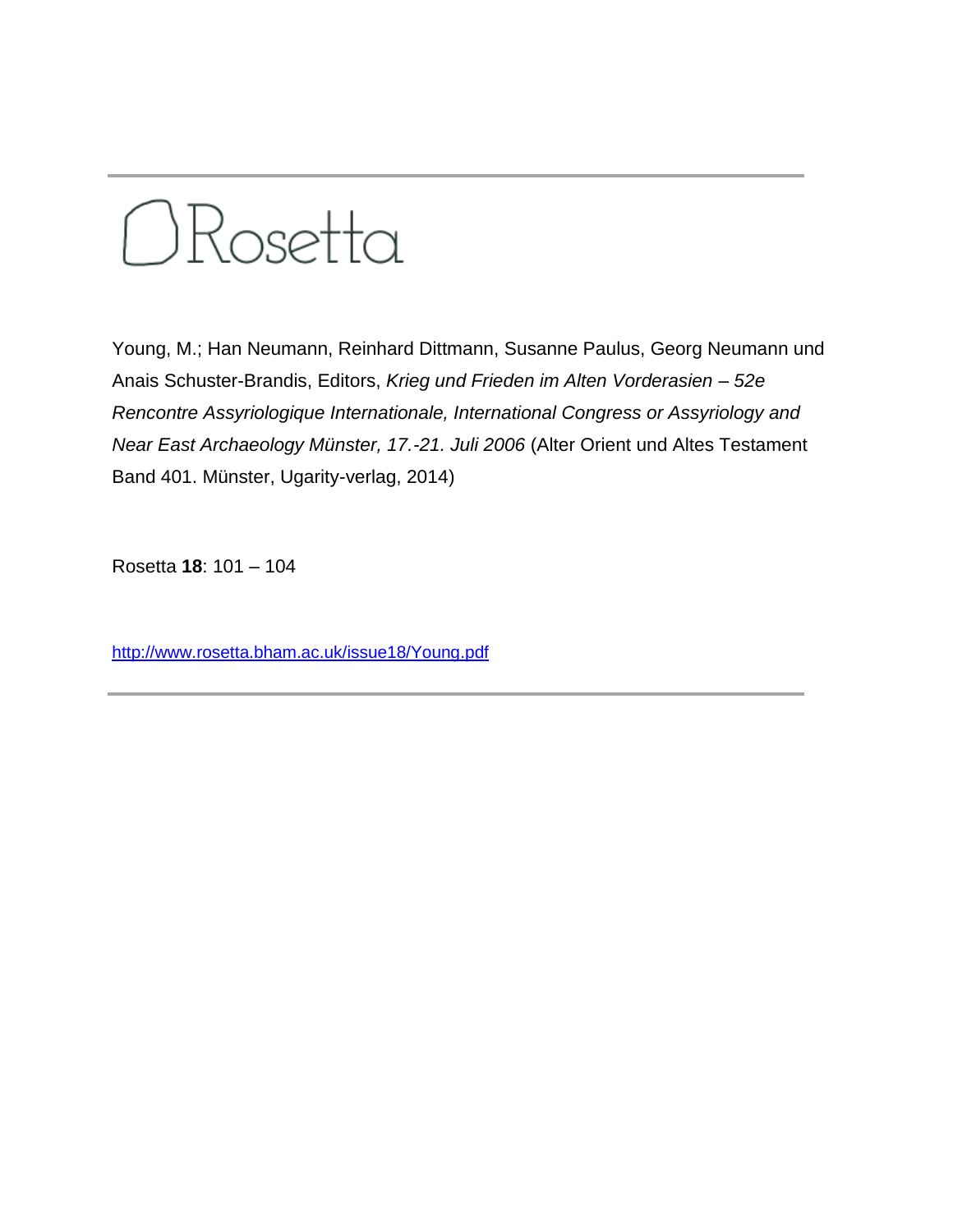**Han Neumann, Reinhard Dittmann, Susanne Paulus, Georg Neumann und Anais Schuster-Brandis, Editors,** *Krieg und Frieden im Alten Vorderasien – 52e Rencontre Assyriologique Internationale, International Congress or Assyriology and Near East Archaeology Münster, 17.-21. Juli 2006.* **Alter Orient und Altes Testament Band 401. Münster, Ugarity-verlag, 2014. Pp. xiI & 947. €178. ISBN: 978-3-86835-075-3**

*Maria Young*

*University of Birmingham*

This volume represents the publication of papers presented at the 2006 Rencontre Assyriologique Internationale in Munich. The title translated to 'War and Peace in the Ancient Middle East' and the papers included reflect this. There are fifty-eight papers in the volume, written in English, French and German. They are as varied as they are numerous, chronologically ranging from the Ur III period to the Neo-Babylonian. The issues discussed range from the ritual of war to the administration of armies, from the spoils of war to the act of claiming victory and from the role of traders to the language associated with war and peace. The volume is not organized by chronology or theme and instead the papers are simply presented alphabetically by the author's last name. This approach leads to a somewhat confusing and disordered volume and the reviewer feels that it would have benefitted from being subdivided chronologically. This review will deal with a small selection of the papers aiming to provide insight into the diversity and variety of this volume and indeed of the subject matter.

'Primeval Statesmen. Winnie the Pooh at Archaic Ur' by Petr Charvát is a paper that immediately grabs attention due to its fascinating and bewildering title. Not about the children's story character however this paper is instead focused upon a character in Ur administration whose personal name appears to have been AZ, 'Bear', and whose seal iconography somewhat predictably also featured a bear. Charvát thus presents an assessment of the evidence linked to this individual, aiming to shed light on what he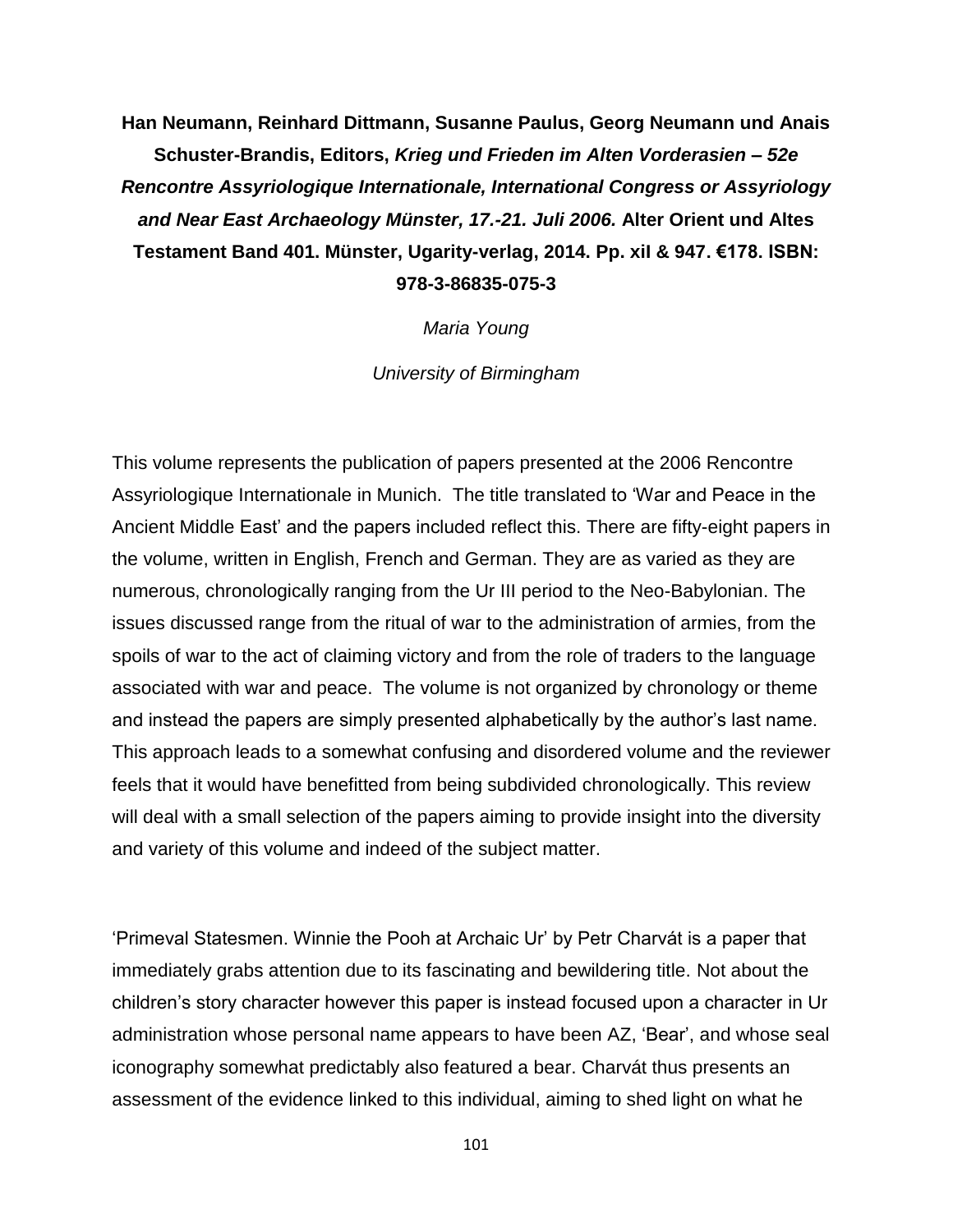refers to as the "wheelings and dealings of one of the very first elite personages known to human history" [pg. 216]. This paper is brief but examines seal imprints and a contemporary text leading to some key points about 'Bear', namely that he had the right to shares of the harvest and that he supplied Ur with taxes and revenues. Unlike the majority of papers in this volume, Charvát's is not primarily concerned with the issue of war and peace, instead he approaches the theme indirectly, arguing that all elites were conscious of finding peaceful solutions to social problems due to what they knew of the nature of war [pg.215]. A brief but intriguing paper, this allows insight into an individual rather than an entire class but the picture provided is of a man of influence and humour.

'Neo-Assyrian Military Intelligence' by Tamás Dezső uses the correspondence of Sargon II to reconstruct the structure of military intelligence as well as to analyse and discuss the types of information collected. As this paper represents only part of Dezső's wider work on military intelligence it is relatively limited. For example Dezső states that there are two types of information collected by the Assyrian intelligence organisations; political information and information of military importance. It is only the second category that is discussed in this paper. The choice to do this keeps the paper focused on the theme of war and peace but does lead the read to ask questions and potentially want to know more about the aspects Dezső chooses not to include. The paper is also a methodical treatment of the intelligence network, illustrating six levels of intelligence collection. These levels are identified as follows; the king, the crown prince, the high officials, the deputy of the palace herald, the members of the local government and administration and finally a level of spies. Dezső indicates the role and significance of each level. To aid understanding the Akkadian terminology associated with each level is also examined and the paper is further aided by the inclusion of maps, tables and diagrams. Overall, this paper is a fascinating introduction to a topic, it is brief at times but nevertheless provides a clear and thorough summary of the structure of Neo-Assyrian military intelligence.

102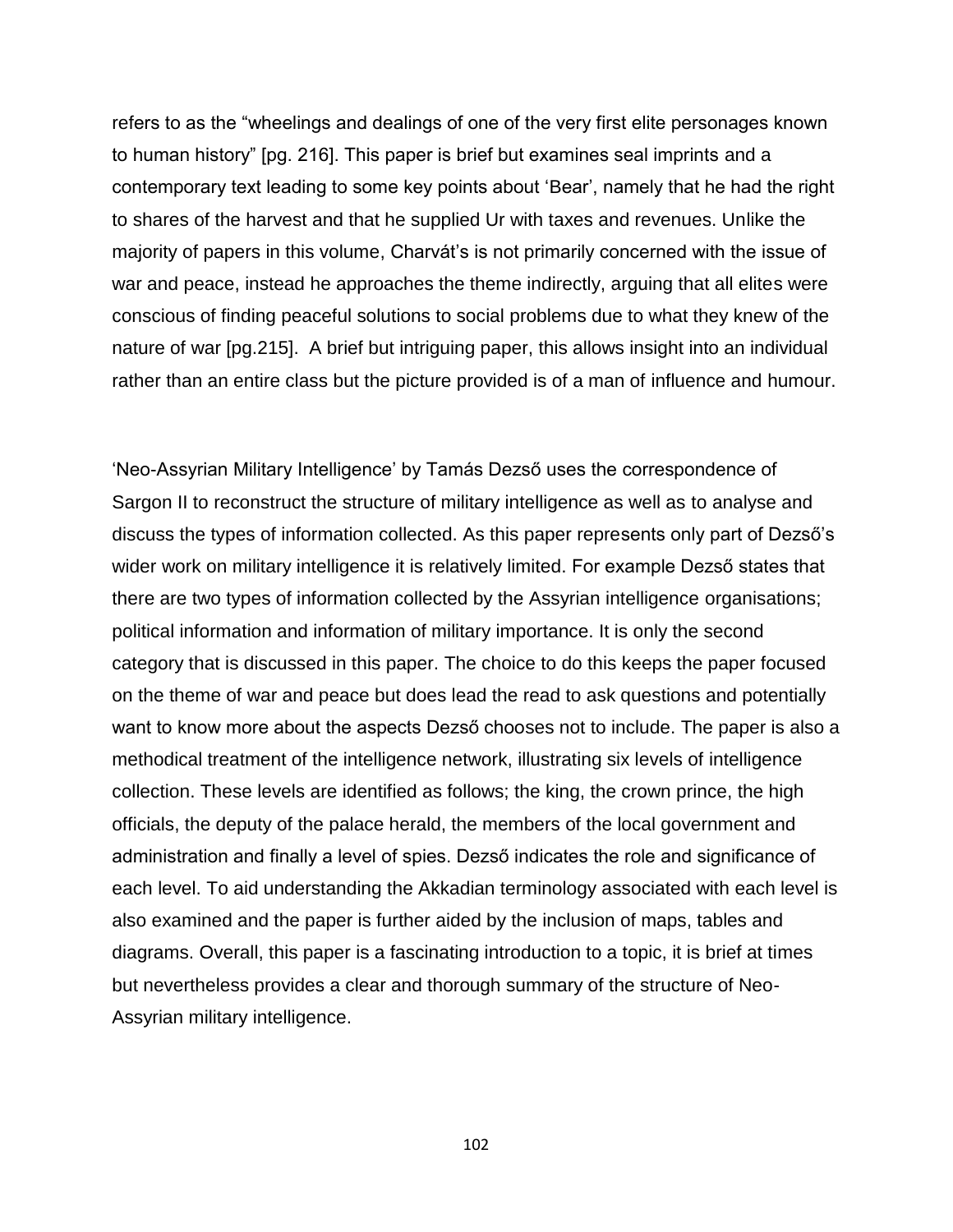A particularly fascinating characteristic of ancient warfare is where both sides claim victory. It is a well-documented and discussed phenomena and one that is examined by Sarah Melville in her paper 'Win, Lose, of Draw? Claiming Victory in Battle'. The paper is divided into four sections. The first is an extended introduction. When faced with a case where both sides claim victory there has always been an assumption that one side must be truer than the other, and that the job of an historian is to investigate and ascertain the real winner. Melville begins her introduction, by arguing that this approach is inadequate and that through careful examination of contested battles, it is clear that in certain cases both sides could truthfully claim victory. Sections two and three of the paper present two such battles as case studies. The first is the battle of Der in 720 BC and the other the battle of Halule in 691 BC. The final section presents Melville's conclusions which centres around the fact that official records were an exercise in careful and deliberate manipulation and that both sides could be technically correct but at the same time could avoid including anything that did not meet with their purpose. A tie, whilst a situation that means both sides could legitimately claim victory, did not fit in with the prevalent ideology. Melville through clear discussion and two interesting case studies presents an important alternative to the traditional way in which this phenomenon is treated.

'*Kallāpu*: A New Proposal for a Neo-Assyrian Military Term' by JoAnn Scurlock is one of several papers in the volume whose focus is linguistic. Scurlock examines the term *kallāpu* which is a problematic term featured in a number of texts including the Nimrud wine lists. Scurlock presents the various suggested translations for this term which include 'dispatch messenger' and 'infantry'. Scurlock proposes a new reading however, suggesting that *kallāpu* should be read as a term for bow cavalry and their inactive partners who later developed into a lancer cavalry [pg. 731]. Scurlock presents a range of evidence from the reigns of Aššurnaṣirpal II, Tiglath-Pileser III, Sargon II and Esarhaddon to support this reading. This suggestion is interesting and plausible and is made more convincing by Scurlock's treatment of previous suggested translations, which are methodically dismissed or explained in a manner that enables them to fit the

103